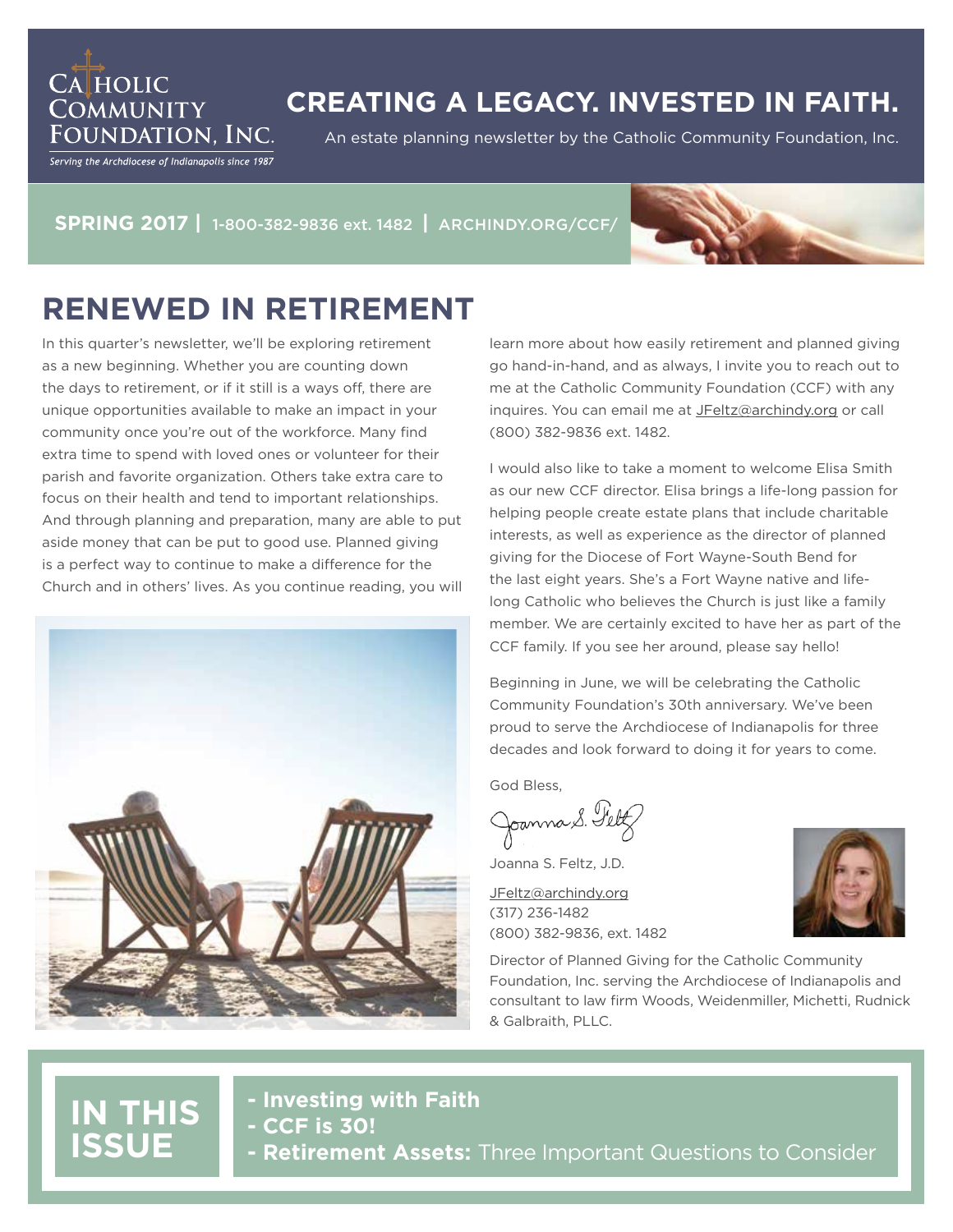## RETIREMENT ASSETS: **THREE IMPORTANT QUESTIONS TO CONSIDER**

This February, the popular, funny and big-hearted Indianapolis Colts Punter, Pat McAfee announced his retirement from the NFL. After 8 seasons with Indianapolis, the 3-time Pro-Bowler has decided to shift gears and take his career in a new direction. At just 29, he was able to walk away from a dream career to pursue other passions.

One of the most exciting things about retirement is the opportunity to develop new interests and be more supportive of the causes you care about – to do so, of course, takes proper planning. Those still looking ahead toward retirement can take steps now to significantly increase the assets they accumulate. Those who have already retired can benefit from planning ideas that make the best use of retirement assets.

We're taking a look at three important questions that affect personal planning. We'll explore simple ways that charitable giving can complement an overall retirement plan, look at required minimum distributions and examine some of the most economical ways to give. To learn more about these or other planning ideas, reach out to the Catholic Community Foundation (CCF) by phone, (317) 236-1482 or (800) 382-9836, ext 1482, or email, JFeltz@ archindy.org. Be sure to ask for our free brochure, *Retirement Plan Assets—Leaving More to Your Family and Charity*. As always, we are grateful for your generous support.

#### ARE YOU FULLY FUNDED?

The most important retirement principle is also the simplest: Whatever you set aside during years of working and saving will become your income in retirement. If you are currently in the working and saving mode, "Retirement Planning 101" calls for fully funding your IRA and/or other employer-sponsored retirement plan by making the maximum allowable contributions.

Tax-favored contributions and tax-deferred earnings make retirement plans the logical first step in saving taxes and accumulating retirement assets. If you are age 50 or older and have not contributed the maximum amount each year to your plan, you can use the "catch-up provisions" to—as the name implies—catch up.

| <b>RETIREMENT PLAN</b>                | 2017<br><b>CONTRIBUTION LIMIT</b> | CATCH-UP<br><b>CONTRIBUTION LIMIT*</b> |
|---------------------------------------|-----------------------------------|----------------------------------------|
| 401(k), 403(b), and most 457(b) plans | \$18,000                          | \$6,000                                |
| <b>IRAS</b>                           | \$5,500                           | \$1,000                                |

\*Allowed for age 50 and over

Example: Alex, age 60, wants to maximize the amount of money he can set aside for retirement. His 401(k) plan allows him to make the maximum contribution plus the catch-up amount, so his total contribution is \$24,000 this year. He plans to use this strategy for the next several years to significantly boost his retirement savings.

#### SUPPLEMENT YOUR RETIREMENT INCOME WITH A SMART PLANNING IDEA

In spite of the enormous value represented in qualified retirement plan assets, professionals can still struggle to accumulate resources significant enough to finance a 25 or 30-year retirement using these plans alone. Charitable gift annuities are a popular way to fill the gap left after qualified retirement plan contributions are maximized.

A charitable gift annuity is an agreement between you and the Catholic Community Foundation (CCF) —in exchange for your gift of cash or other property, we agree to pay you a specified annuity amount. The annuity you receive provides a fixed payment rate identified when the gift annuity is put in place.

Annuity payments are based on the age of the person (or persons—two maximum) who will receive the annuity, the amount of the gift, when payments will begin, and the rates in effect when the gift annuity is established.

- When payments begin, they continue for the lifetime of the beneficiary or beneficiaries.
- Older beneficiaries receive higher payment rates.
- A deferred gift annuity results in a higher payment rate than an annuity whose payments begin immediately.
- A gift annuity is part gift and part annuity, meaning you are eligible for an income tax deduction for the gift portion of contributed assets (usually cash or stock).
- Until the annuitant reaches life expectancy, part of each annuity payment is considered a tax-free return of principal, meaning tax is only due on a portion of the payment.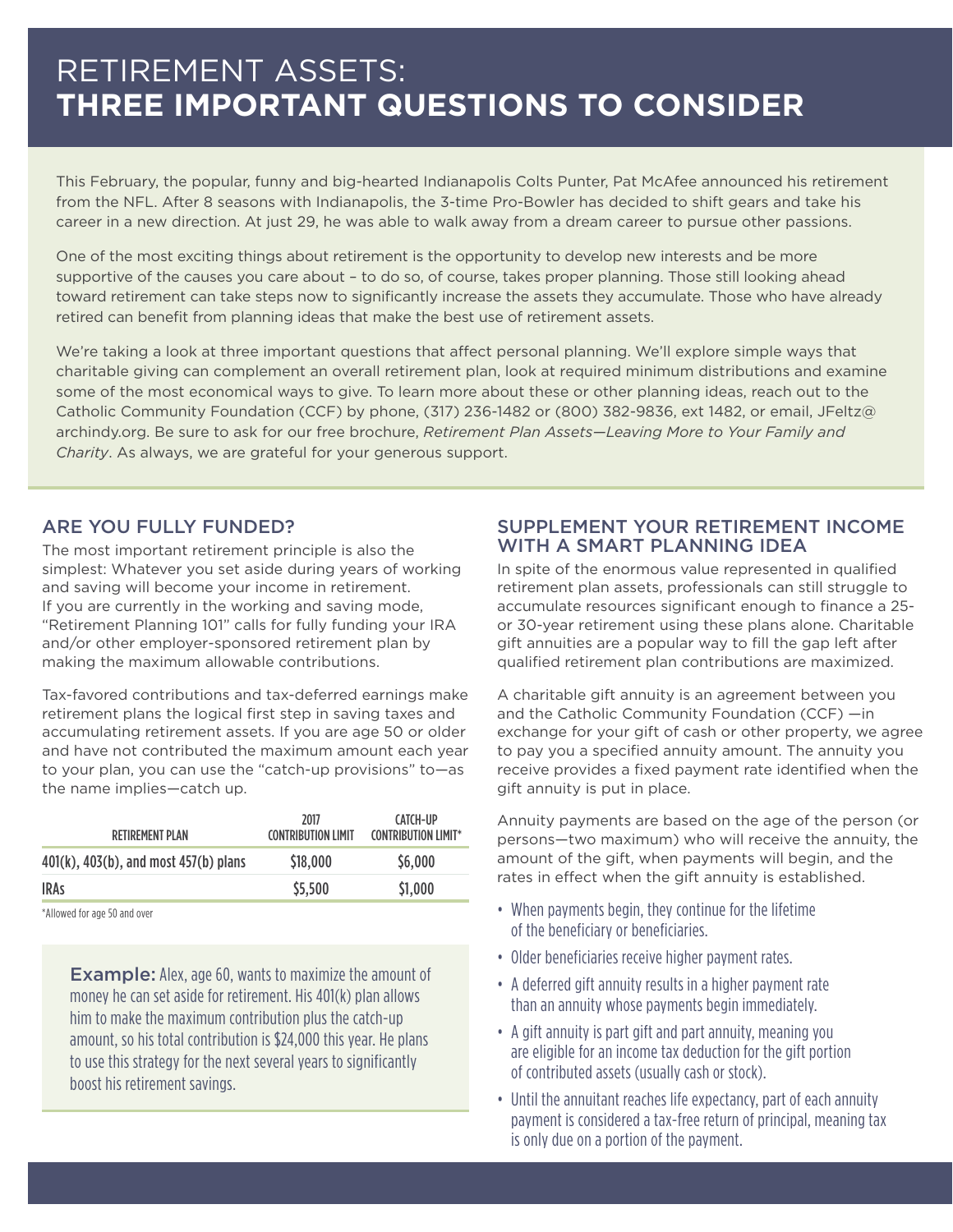Example: Joni, age 60, is a faithful supporter of the Church and a partner in a law firm. She wants to set aside more than she can contribute to her 401(k). Joni gives \$50,000 to CCF to establish a deferred gift annuity that will supplement her retirement income. Payments will begin in 10 years. At that time, she will begin receiving annual payments of \$3,350 (a payout rate of 6.7%). Furthermore, \$1,193 of each yearly payment will be tax-free until Joni reaches her life expectancy (age 85). Her gift qualifies for a charitable deduction of \$17,521.\*

### WHAT IF THE CHOICE IS NOT YOURS?

When you are an IRA owner, something significant happens when you reach age  $70\frac{1}{2}$ . This is the age you MUST begin taking annual distributions from your IRA in an amount based on your age and the total in your account. These distributions are subject to tax. Even if you don't want them or need them, at age  $70\frac{1}{2}$ , you don't have a choice.

For philanthropically minded IRA owners, Congress has provided a unique opportunity to make a gift to Catholic Community Foundation (CCF) directly from your IRA. This qualified charitable distribution, or "IRA charitable rollover," was made permanent by 2015 legislation. There are three distinct benefits to these gifts:

- You pay no income tax on the distribution (subject to a \$100,000 limit).
- You can count it toward your RMD. So, if your RMD is \$25,000 and you make a qualified charitable distribution of \$30,000 directly from your IRA to us, you have satisfied your RMD for 2017.
- You can make this gift annually a unique and tax-wise way to meet your philanthropic goals.

A gift from your IRA must be transferred directly from your IRA to the CCF. Contact both your financial advisor to arrange your gift and us as well. We will verify that your gift is received and provide all of the appropriate documentation for your records.

**Note:** Defined contribution plans—401(k) plans, 403(b) plans, employee stock ownership plans and profit-sharing plans—are also subject to RMD requirements, but they are not eligible for the qualified charitable distribution option.

#### IS THERE A BEST WAY TO GIVE?

There is no "one size fits all" estate plan, but there are basic principles that deserve consideration. One of these principles has to do with income in respect of a decedent (IRD)—income a person earned but did not receive before death. In its simplest terms, the principle holds that



because of the taxation on these assets, heirs benefit more from receiving non-IRD assets.

A distribution from a tax-deferred retirement account is subject to federal income tax during life and at death. These distributions are taxed when they are received (by you or your heirs) because untaxed earnings were deposited into the account and earnings were not taxed while they accumulated. The government recovers these tax advantages when funds leave the account.

When heirs receive a distribution from your tax-deferred retirement account, it is considered income in respect of a decedent and it is subject to income tax. Consequently, if you want to make a gift to the Catholic Community Foundation (CCF) and provide for loved ones through your estate plan, it makes sense to leave retirement assets to us (since we don't pay tax on them) and designate other assets to heirs (assets that are subject to favorable tax treatment).

**Example:** Lynn wants to support us with a gift of \$100,000 and leave the rest of her estate to her son, William. Lynn considers whether to designate us as the beneficiary of one of her IRAs or leave us a gift of appreciated stock to fulfill her charitable goal.

There is a distinct advantage to making her gift by naming CCF as the IRA beneficiary and leaving the stock to her son. When we receive IRA funds, the full amount supports our work since we are a qualifying charitable organization. By contrast, if William receives the IRA funds, all distributions are subject to income tax. It would be better for William to receive stock—not only is no income tax due on the transfer, but the stock receives a step up in basis,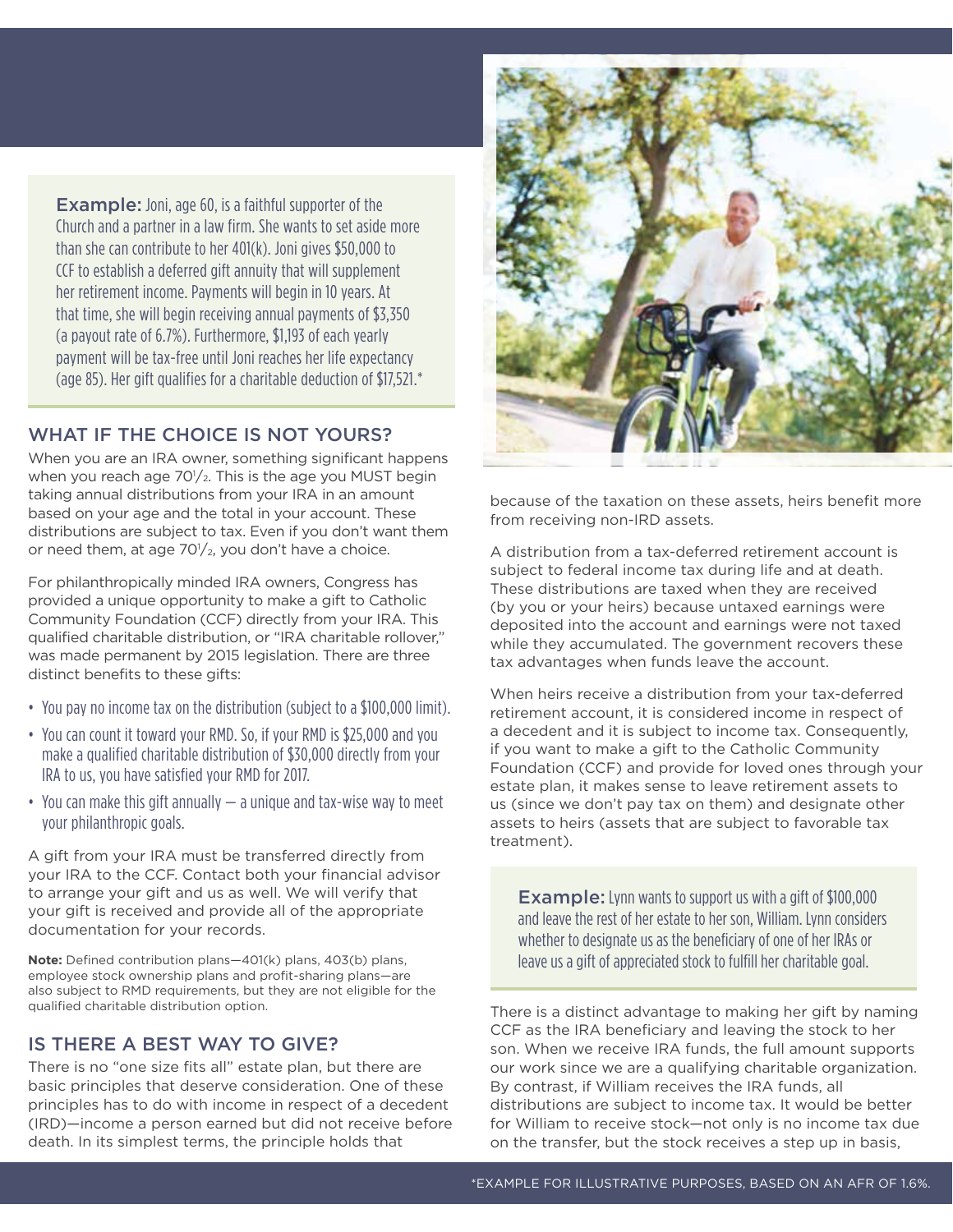

which shields from income tax the appreciation Lynn enjoyed. When William sells the stock, he pays tax only on the amount the stock appreciates after inheritance.

#### THE NEXT STEP

Please feel free to contact us for additional information about tax-wise gift planning and supplemental retirement income strategies. We will be happy to answer your questions and send you our free brochure, Retirement Plan Assets—Leaving More to Your Family and Charity. We welcome the opportunity to help you realize your longterm planning and philanthropic goals.

The Catholic Community Foundation is devoted to helping you meet your charitable giving goals and guiding you to a personalized plan that will help you leave a legacy of faith behind. We're here to educate, inform and advise on planned giving. To learn more, please visit: archindy.org/ccf or contact us by phone at 317-236-1427 or (800) 382-9836 ext.  $1427. +$ 

## **INVESTING WITH FAITH**

We're excited to share our monthly reflections on planned giving through our new monthly *Criterion column: Investing with Faith*. Joanna S. Feltz, J.D., our Director of Planned Giving, provides perspective on ways readers can give back to the Church through planned giving.

## CATHOLIC COMMUNITY FOUNDATION, INC.

Serving the Archdiocese of Indianapolis since 1987

## **CREATING A LEGACY. INVESTED IN FAITH.**

We hope this newsletter issue has again provided insight into practical ways to meet your philanthropic goals. Please take a moment to complete the form below or contact us by phone or email.

1-800-382-9836 ext. 1482 JFeltz@archindy.org

| <b>Name</b>                                                                                                                                   |
|-----------------------------------------------------------------------------------------------------------------------------------------------|
| <b>Address</b>                                                                                                                                |
|                                                                                                                                               |
| City/State/Zip                                                                                                                                |
| Phone                                                                                                                                         |
| <b>Fmail</b>                                                                                                                                  |
| $\Box$ I am interested in making a gift from my IRA<br>- please contact me.                                                                   |
| Please send information about making a gift<br>of appreciated stock.                                                                          |
| Tell me more about charitable gift annuities<br>- the gift option that provides lifetime income.                                              |
| I am interested in learning more about gifts<br>through my will and remembering Catholic<br>parishes, schools and ministries important to me. |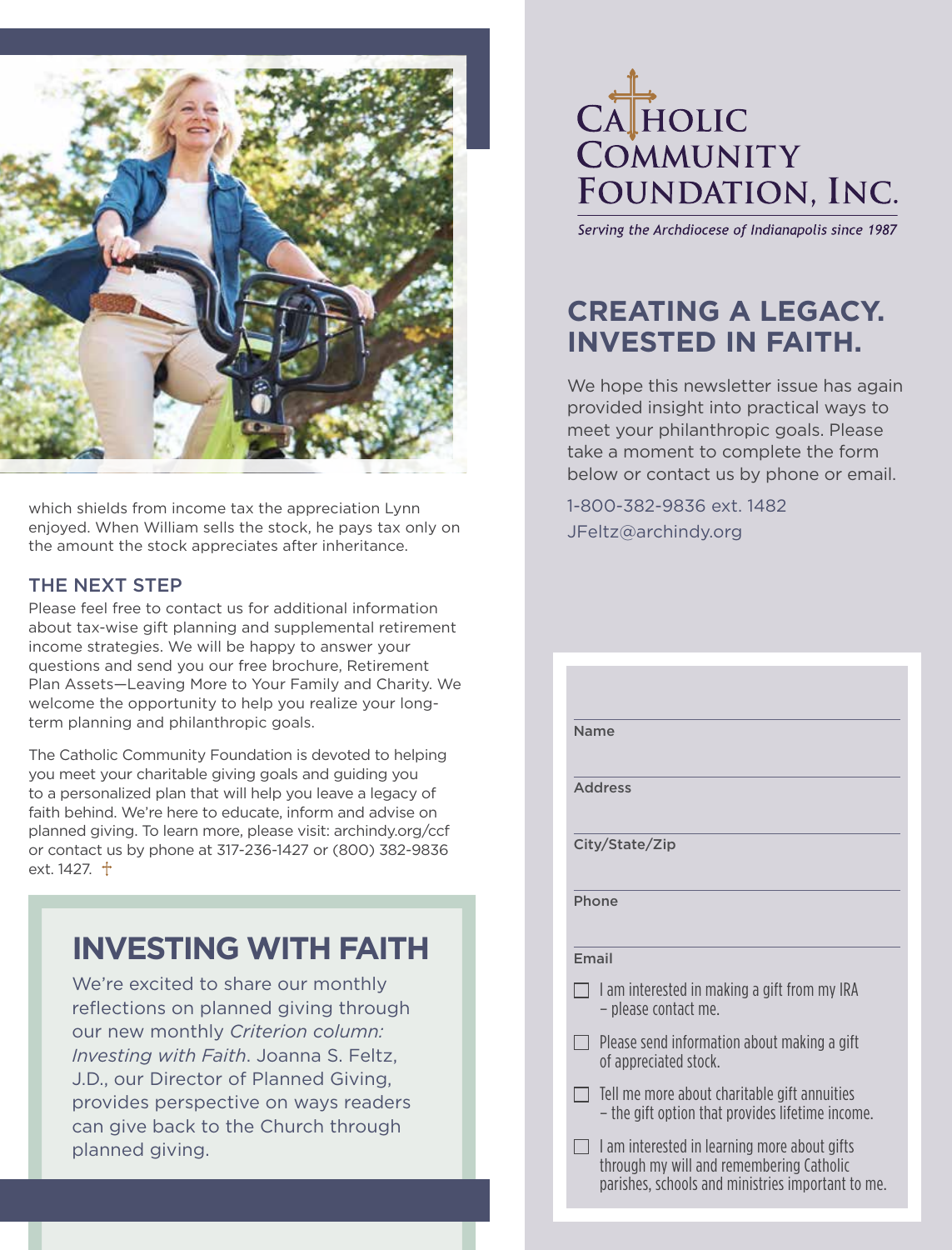

Place Stamp Here

Catholic Communitiy Foundation, Inc. Catholic Communitiy Foundation, Inc. Archdiocese of Indianapolis Indianapolis, IN 46202-2367 ndianapolis, IN 46202-2367 Archdiocese of Indianapolis 1400 N. Meridian Street 1400 N. Meridian Street Joanna S. Feltz, J.D. Joanna S. Feltz, J.D.

# CCF IS $30$

Founded in 1987 by Archbishop Edward T. O'Meara, we're celebrating 30 years of service to the Archdiocese of Indianapolis! We're humbled by the opportunity to have served our Catholic community for so long and look forward to helping you continue to make a difference in others' lives for years to come.

**A REAL PARTIES** *Archbishop Edward T. O'Meara*